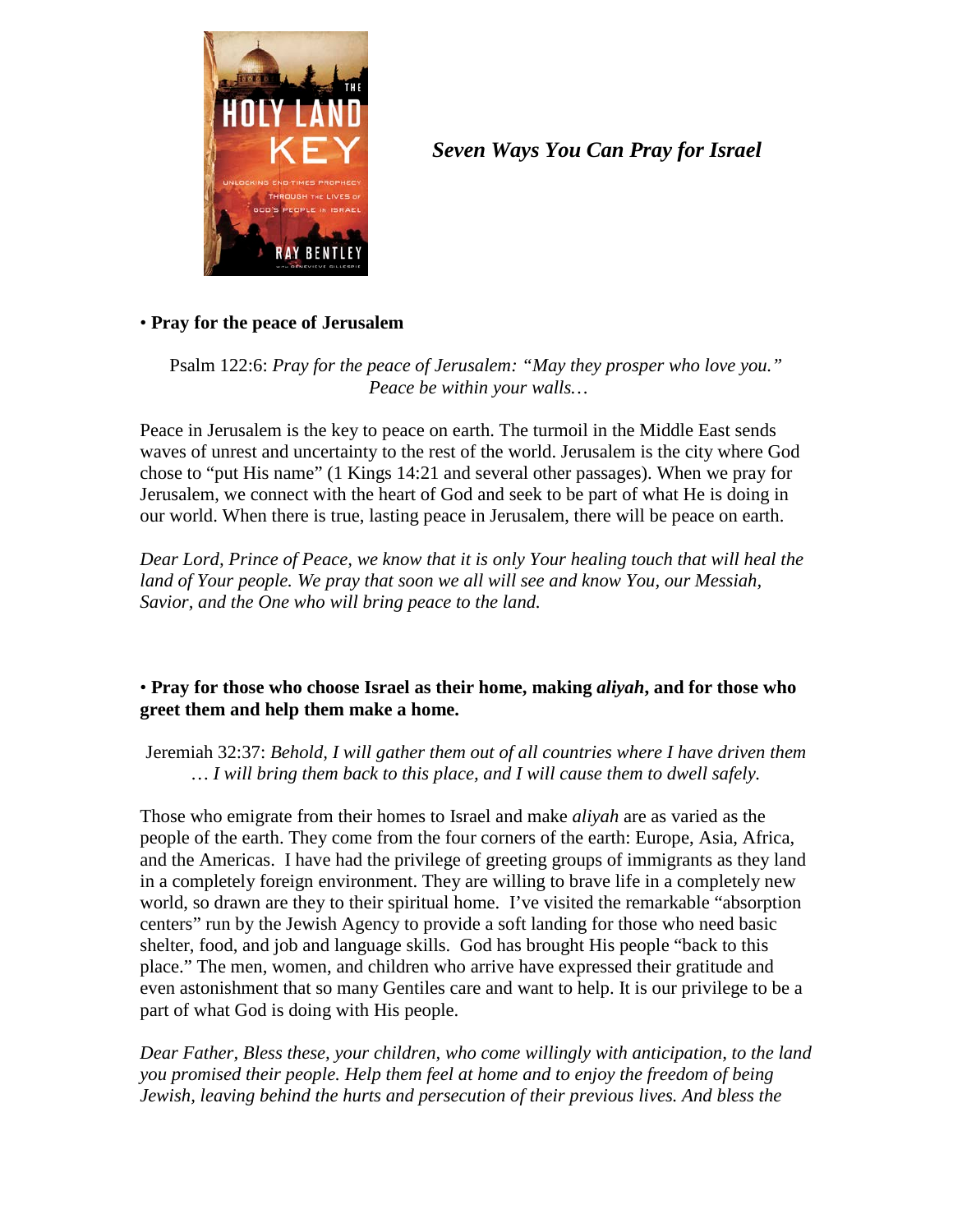*faithful workers who give their time and hearts to make this happen. Bless the Jewish Agency for Israel and the faithful workers who see their work as a calling and a mission.* 

#### •**Pray for friendship and reconciliation between Arabs and Jews.**

Genesis 25:9 *—"Then Abraham breathed his last, and died in a good old age… and was gathered to his people. And his sons Isaac and Ishmael buried him in the cave of Machpelah."*

The Jewish-Arab conflict began with the personal struggles of Abraham, Sarah, Ishmael, and Isaac. The roots of modern terrorism and war are buried deep in centuries-old sibling rivalry, marriage problems, conflicts between generations, love stories, political intrigue—and a spiritual battle, waged with righteous motives and deadly zeal.

And yet, for a brief moment after Abraham died, the brothers Ishmael and Isaac came together. Momentary peace blessed Abraham's burial. In the end, they were just two boys, now grown men, whose father was known as the "friend" of God. Abraham left his sons a legacy of a personal relationship with the Almighty.

We can hope and pray that one day the descendants of Isaac and Ishmael, the Jews and the Arab nations, will find reconciliation and peace when the Prince of Peace reigns in their hearts.

*Dear Lord, We ask in Your name that these two brothers can once again be reconciled. That their descendants will embrace their common heritage and be united in faith by a vision, a discovery, a revelation of Jesus as the Messiah, Savior, and one true God. May their eyes and hearts be opened to love their God through His Son Jesus, and to love one another like the brothers they are.*

#### • **Pray for the church to understand her Jewish roots, and to reconnect.**

Romans 4:16: *The faith of Abraham, who is the father of us all…*

Ephesians 2:15: *So as to create in Himself one new man from the two…*

When Jesus first taught His disciples to take communion to remember Him, there wasn't a Gentile in sight. The followers who surrounded Jesus were Jewish. And yet for many Jews over the centuries, the cross of Christ has been a sign of terror, not love. Why so much persecution, hatred, and controversy? And why has the church of Jesus Christ often forsaken these literal brothers and sisters of Jesus?

I've been shocked to discover how deeply the roots of anti-Semitism infiltrated the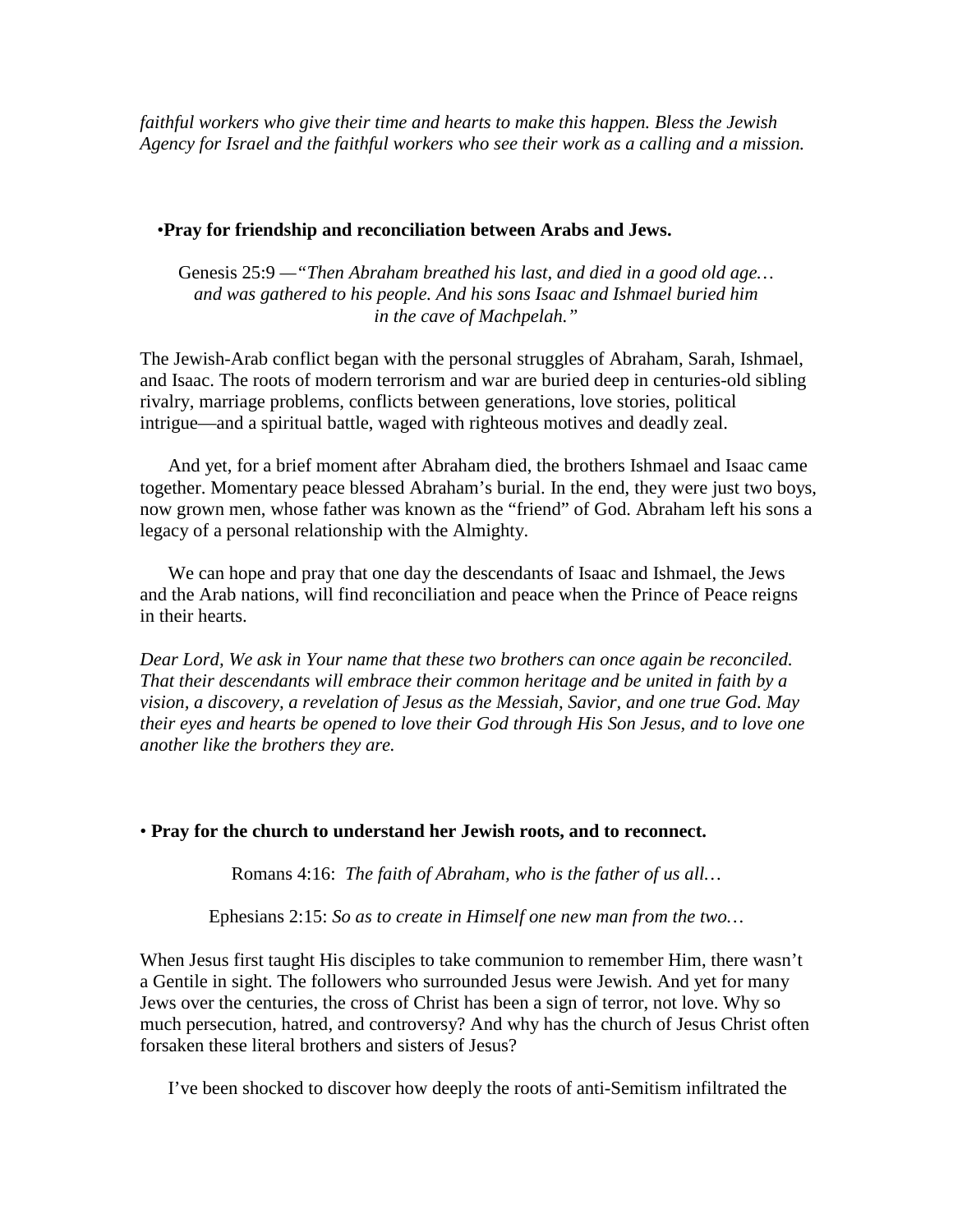early church with tendrils that grew into evils such as the Inquisition, Nazism, and other manifestations of prejudice and hatred directed toward the children of Israel.

Now I believe the Lord is opening the eyes of His church to its Jewish roots. My passion and prayer is that my brothers and sisters in the church will fall in love with the Jewish people and realize the debt we owe them. That one day all Jewish people will know the love of Jesus through His body, the church, and will embrace Him as their Messiah.

*Oh Lord, Father of Jew and Gentile, we pray that we will recognize and be grateful for the origins of our faith. That we will love the Jewish people so deeply and sincerely that they will see the love of Jesus through us and will come to know their Messiah. Teach us our history and our heritage. Guide us in knowing what to do with this knowledge.* 

• **Pray for the relationship between the chosen people and the Gentiles, whom God calls to "step into the story."**

Isaiah 49:22: *"See, I will beckon to the Gentiles, I will lift up my banner to the peoples; they will bring your sons in their arms and carry your daughters on their shoulders."*

We are invited to be part of God's story! We have the opportunity to bridge the seemingly unbridgeable gap between Jew and Gentile, to love God's chosen people just as God does. There are many organizations and ministries reaching out to the Jewish community, eager to learn about our Jewish roots and wanting to bless Israel and her people in practical and spiritual ways.

*Dear Father, You have called the Jewish people "the apple" of Your eye. May we see Israel through Your eyes and love Your children as brothers and sisters of the Savior we love. May we do this with humility and respect toward the people through whom You have chosen to accomplish Your purposes on earth.*

## • **Pray for understanding of the Feasts of the Lord, for Jews and Christians alike to understand the prophetic significance of the Feasts, and for Jews who observe them to understand their prophetic meaning.**

Leviticus 23: *These are the feasts of the Lord, holy convocations which you shall proclaim at their appointed times.*

We think of seasons as summer, spring, winter, and fall. In Jewish culture, seasons are marked by the seven Feasts of the Lord: Passover, Unleavened Bread, Firstfruits, Pentecost, Trumpets, the Day of Atonement, and Tabernacles.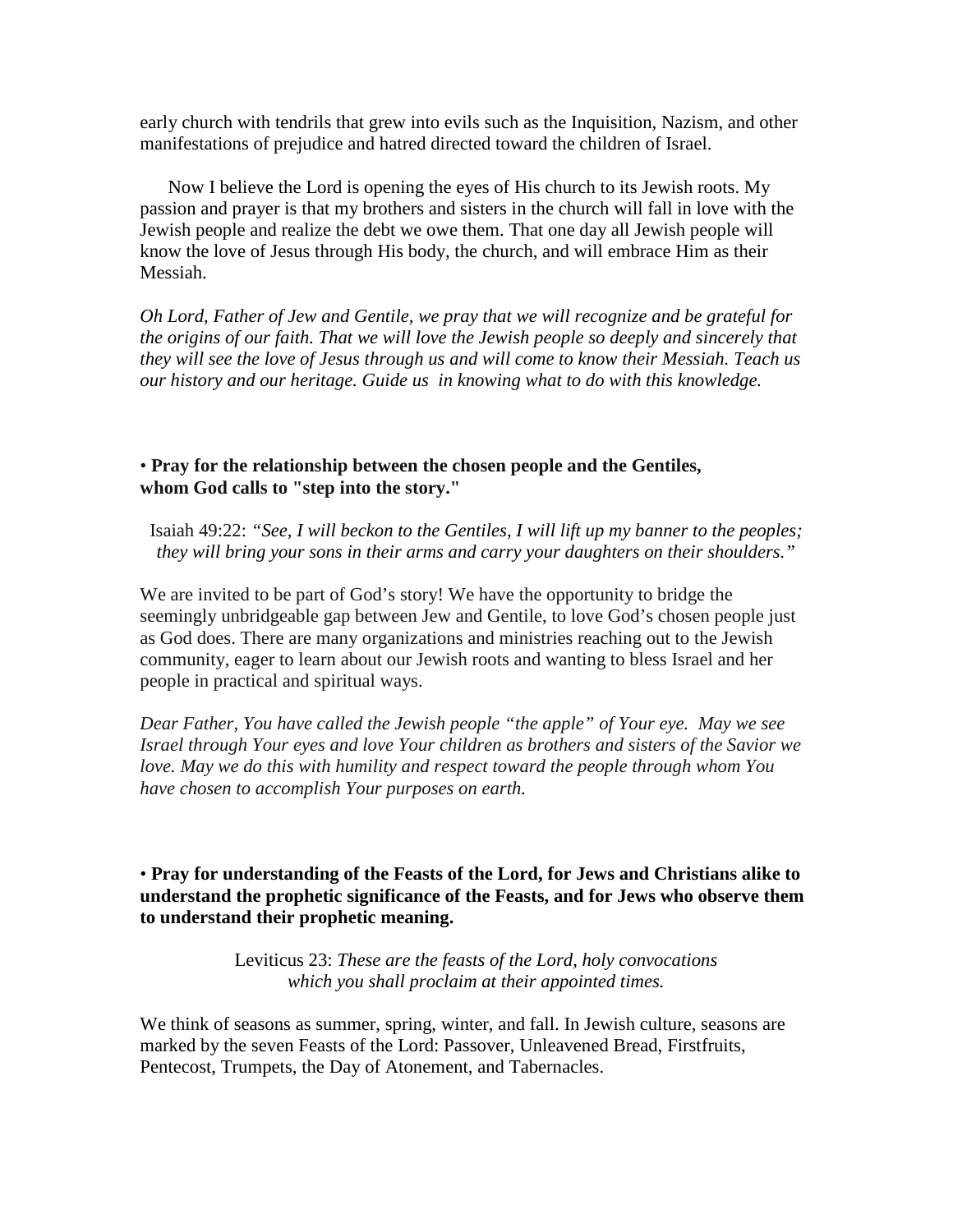*Feasts* in the Hebrew language is *moed*, meaning *a divine appointment; also a signal, appointed beforehand*. The Hebrew word for *convocation* is *miqra.* This means *a public meeting or [dress] rehearsal*. The Feasts are like dress rehearsals!

The seven "holy convocations" are the "feasts of the Lord" —not Jewish feasts for the Jewish people only, but for anyone who belongs to the Lord. Each of the seven Feasts is part of the total prophetic picture concerning the life, death, resurrection, and second coming of Jesus the Messiah. While Christians are not *obligated* to observe the Feasts there is no law that says so—God is inviting us to understand the richness and significance of their meaning.

*Almighty God, You are a God of such poetry and such unique ways of communicating to Your people. Thank you for these seven feasts, and may we have "ears that hear and eyes to see" their significance and meaning. We pray that this knowledge will deepen our understanding of You and Your people and the events surrounding us, both in the natural and in the spiritual.* 

#### • **Pray for the people of Israel.**

#### Genesis 12:3: *"I will bless those who bless you, and I will curse him who curses you; and in you all the families of the earth shall be blessed."*

Israel is a clock on the wall of prophecy, an indicator of the state of the world, the epicenter of human history and the future. All that is true, but Israel is much more than that. Israel is people, the people about whom the ancients prophesied when they saw the future. These are the people who today inhabit the land, work hard to serve their country and its people, and for many, their God. The prophets saw the people who were alive when the new nation was reborn in 1948, the people who saw the miracle of Ezekiel's dry bones coming together, gaining strength and muscle, and now breathing life into a fledgling nation (see Ezekiel 37). Israel is the people whose ancestors suffered persecution and pain and even death. Israel is alive with people determined to survive and thrive and possess the Promised Land given to them so many centuries ago.

*Dear Lord, Thank you for the moment when Israel became more than an amazing historic site, more than the prophetic clock on the wall, even more than "The Holy Land." The key to it all, we know now, is the people and Your love for them. And now, may we continue to build friendships and deep, spiritual relationships with these Your people, and may our love for them be real and helpful and a blessing to them. Help us to do what You asked: Comfort, yes, comfort My people!..."Speak comfort to Jerusalem, and cry out to her, that her warfare is ended, That her iniquity is pardoned… The voice of one crying in the wilderness: "Prepare the way of the Lord; Make straight in the desert a highway for our God. Every valley shall be exalted And every mountain and hill brought low; The crooked places shall be made straight And the rough places smooth; The glory of the*